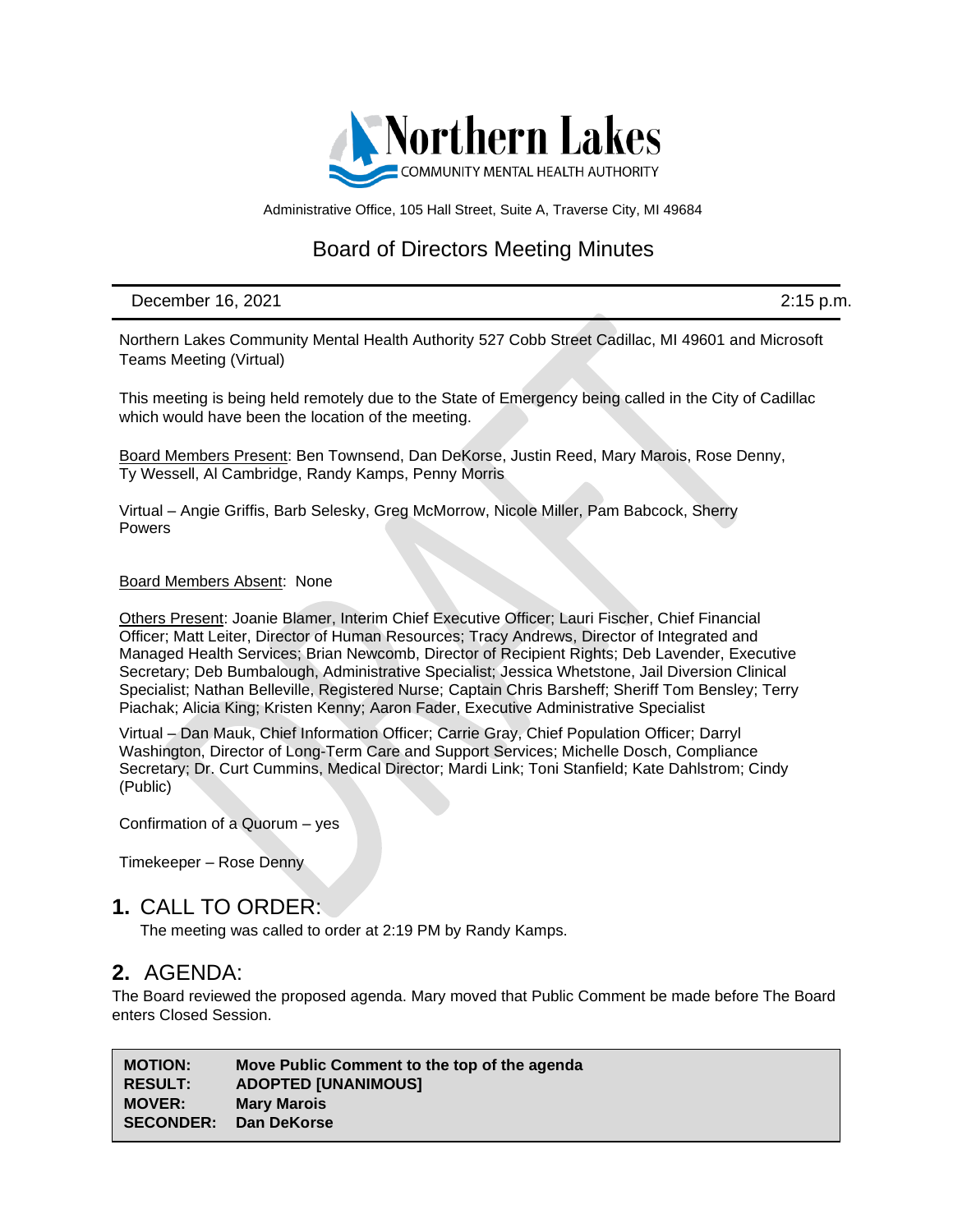### **3.** CONFLICT OF INTEREST DECLARATION:

None

### **4.** CITIZEN COMMENT

a. Captain Chris Barsheff – "Good afternoon, thank you for giving us time to speak with you. I am Chris Barsheff, I am the captain of the Grand Traverse County Jail. A little bit about me, I'll be quick because I am a little bit long winded, and I only have a limited amount of time. I have a 26 year long personal career and the last two years I have spent operating the corrections division, I also have a background in Law Enforcement, and in the jail for two years as well. What brings me here today is that in a prior committee meeting in selecting a new CEO, there was a comment made by a former employee of ours and a current CMH employee that us at the Grand Traverse County Jail did not care for people with mental illness and that is false, it is a mischaracterization of myself, the administrative staff, and it is just flat out wrong. So, I'm here to provide some facts as you folks have to decide who is going to be the next leader of this organization, and I will try to be as quick as I can because the attorney is waiting, and I appreciate this time you allowed me to be here. You may know some of this, you may not – and I believe it was brought up in this meeting by this employee that back in 2018 there was a contract in place between CMH and our jail to provide additional services beyond the enabling agreement. That particular program was modeled by a Sheriff Department in Texas, a 10,000-bed facility – ours is 168, no comparison. That particular jail is designed differently than ours, it is a podular style that allows direct supervision. They were able to run that program with safety in mind for staff and providers. So, when I took over our jail and went through a MEOC Inspection and began the men's program and how it was being ran because it was all in place before I came on board. The inspectors were walking through our jail, saw the CMH clinician in a six-person cell (female) with six men conducting a class and they couldn't believe it. They said, 'what's that about?' and I said, 'well, you know, it's our program.' I sure hope that the former captain vetted it and made sure it was appropriate and I did a lot of homework to figure out if that was the case – I found that it wasn't. I reached out to a lot of people who have a great understanding for safety in jails and what we were doing was not appropriate and conflicted with our classification of how we house people according to risk. So, we also had an audit done in '20 by NCCHC Resources – National Commission of Correctional Health Care and they did an audit of our medical services and that also included an audit of our mental health at the time. That audit revealed that our program that we were running was underserving the inmate population who needed it. Se we were spending a lot of time with six people when you had maybe 30 other people in the jail who needed some time and attention as well to help their mental illness. I recognize that as a captain and just looking at the operation, I saw the shortcomings and the gaps and questioned CMH and was referred to that agreement. We had this agreement in place, the agreement does this much, the program we were doing – we can only to this much service. And it was constantly referred to that what you were talking about is not covered, we are not paid to handle all of these. And it didn't make sense to me why anybody wouldn't do a thorough assessment of the needs of the jail and put together a program that met all the needs. The audit verified what I believed to be the case, so I wasn't just dreaming it and just being anal, or whatever you want to call it. We began contract negotiations for '21 in early '20 and it went great, we agreed on a lot of things to increase services. We recognized we needed assessments, we recognized we needed counseling, there were a lot of things that we agreed to increase. However, CMH was very specific that this program that conflicted with our in-house rules and standards of correctional safety. It conflicted and CMH was unwilling to deviate from that. They felt that this was the best way to deliver care in a correctional facility – and that's their opinion and that's okay. So I did a lot of research with Wayne State University who are involved in the Stepping Up Initiative and also visited a lot of jails in the state who Wayne State recommended that I go check out their CMH programs. The way they felt that we could reach more people, unlike we were doing, was to go to a program where you are teaching a bigger group and not be so narrowly focused into an individual cell where you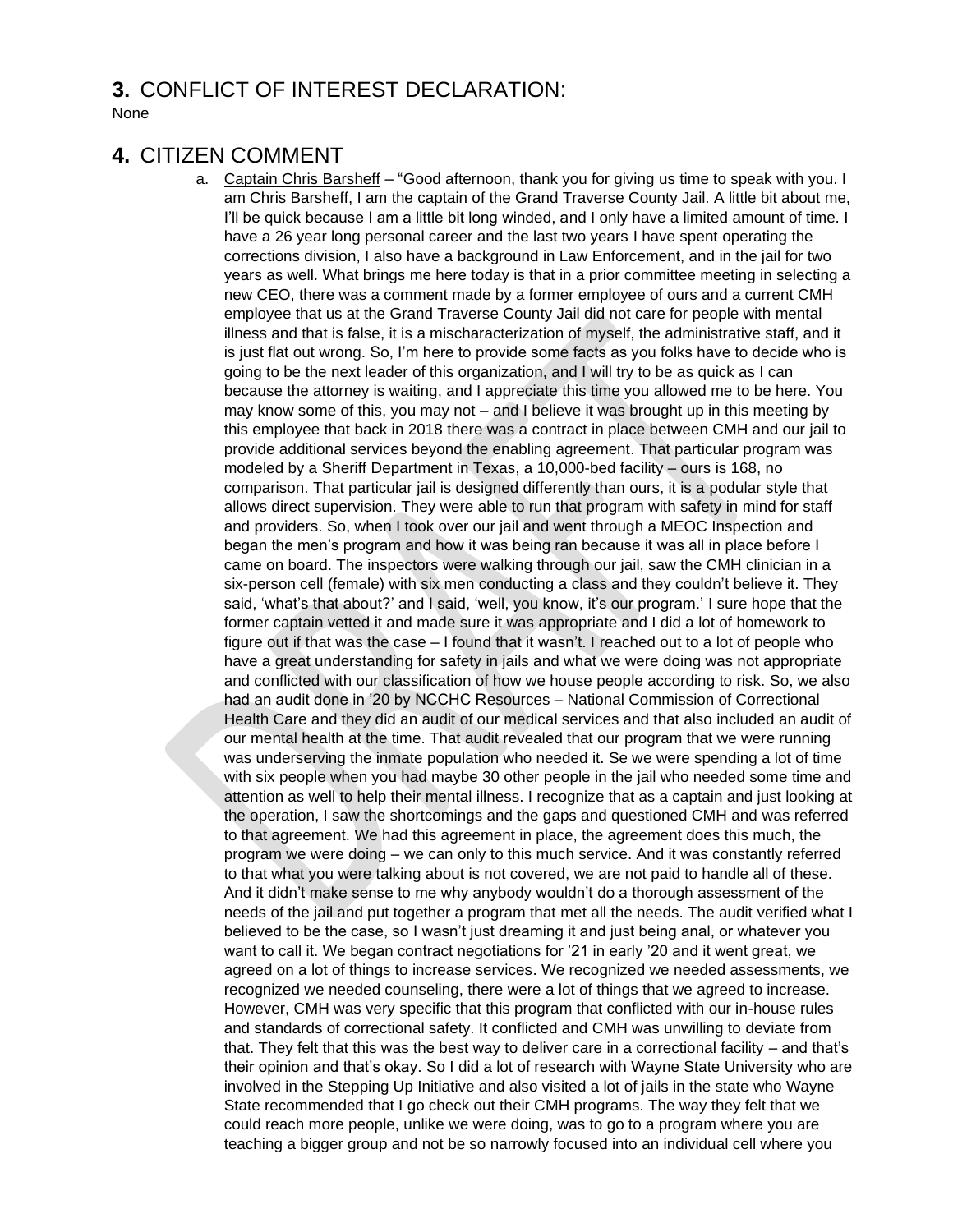are with six people. So, I didn't understand it, why are we doing this when everybody else – and again, CMH has their own way of doing things and I respect that."

Randy Kamps – "Sir, it is our custom, and I did not state this ahead of time, to give you five minutes. I have just timed five minutes; I will give you one mine to summation.

Captain Chris Barsheff – "Just to wrap it up, I feel as if we continue down the road as we are with the current system CMH, there has already been a demonstration of unwillingness to flex and work with different organizations. And the rules that I have to operate are MDOC, not mine. There are also other regulatory organizations who tell me what to do and I have to follow for the safety of staff, inmates, and the people who are in my jail providing services. So, if they are unwilling to flex for that reason, what does that hold for the future? That is my concern is that how do we reach CMH and provide additional care and help out in a way that – and it's not a personality conflict, it's purely just a conflict with rules and regulations. You've got a big responsibility with community mental health in all of Northern Michigan or areas you represent. Mental health has gotten worse over the last ten years, and I don't see it getting better. So, you really have an enormous responsibility to put the right person in place who is going to be there to meet the demand and take care of what needs to be taken care of. You have to decide, is it going to be status quo? Have you done your homework as a committee?"

Randy Kamps – "Thank you very much. It is our policy to listen, it is not our policy to respond. We thank you for your comments"

Captain Chris Barsheff – "I appreciate the extra minute and I am always available to this Board in the future at your convenience if you ever want to discuss anything that I mentioned in further detail. Anytime in the future – and I plan on attending future Board Meetings just to keep you up to date as to what is going on in our jail as it related to mental health. Thank you"

- b. Sheriff Tom Bensley "Good afternoon, my name is Tom Bensley, I am the Grand Traverse County Sheriff. I'm going to echo what Captain Barsheff has just said. Hopefully you have all received a letter from me regarding the selection of the next CEO for Northern Lakes Community Mental Health. If you have any questions of me during that deliberation or at any time, please don't hesitate to give me a call either. Thank you."
- c. Jessica Whetstone "I'm not going to just sit here and not say anything. When I took over as the jail diversion clinician, we had a meeting with the Grand Traverse County Jail, and we all sat at a table and most of them got up and left and would not even listen to what we had to say. I am working on two cases right now for Grand Traverse County – they don't want to call me, they don't help us, they are not helping us either in this situation."
- d. Deborah Bumbalough "Hi, I am Debbie, I'm with Northern Lakes Community Mental Health. I am the administrative specialist – I do particular intricate work that needs to be done, confidential work, that type of thing. I talked with the interview committee and I'm here to present again. I just wanted to express that we work hard around here, and we work with everybody that we can. I pull a lot of information together for everybody and we do a lot of collaborative work. The Sheriff's Department – I cannot show you this because it has not been redacted yet, but this is the paperwork (she held a folded sheet of paper that she referenced) that I worked on with them and this is the last one and they said that it was January 7, 2021 where I received this daily from their secretary and I went through our mental health records and let them know if there was somebody there that could possibly be in danger of hurting themselves or if they were open to us, I let the case manager or therapist know immediately so they could go right in a help with treatment or whatever was needed. If they were on medication or with the psychiatrists, the nurses told me immediately. All kinds of things. And I got these daily and I got them over the weekend, and they were done daily and returned to them immediately. We do everything we can to make sure everyone is kept safe. I also put other paperwork together for other organizations that we've handed out as resource material and referral material, and I have some examples of that if anyone would like to look at it. Yes, Joanie Blamer is my supervisor, but I will let you know that I root for everyone in the agency – right on down to the consumers and that I do whatever I can that needs to be done because the consumers are my number one priority. I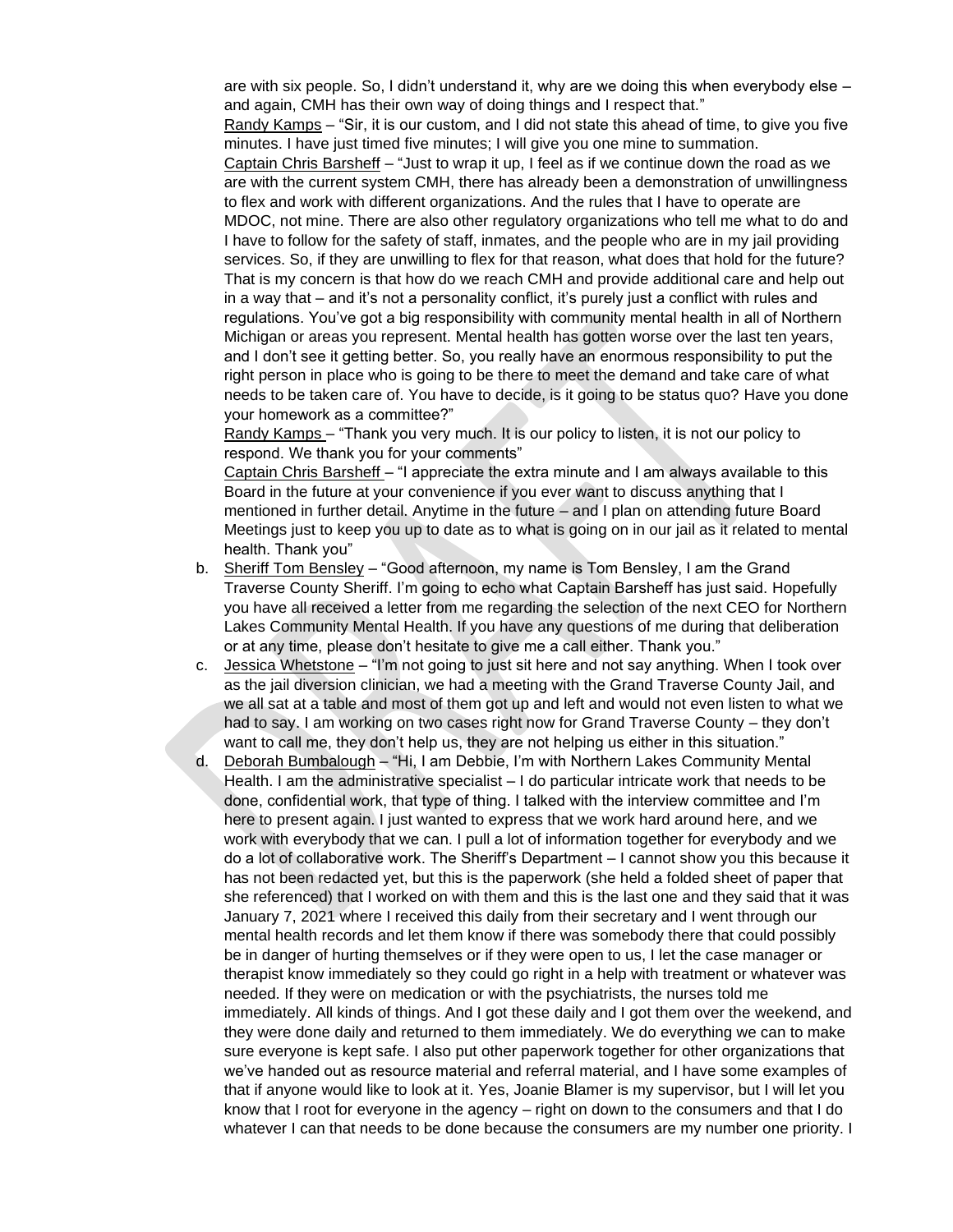just can't focus on this well enough to know that – I would be happy to speak with any of you that have any questions because there is so much information out there that possibly needs to be shared that isn't being shared that – it is very hard to articulate or it's confidential or can't be told – possibly. I just needed to show, and I probably won't still be here where I can show sometime. Thank you."

**5.** CLOSED SESSION: regarding response(s) to pending Administrative Charge allegations as authorized by Section 8(h) of the Open Meetings Act to consider material exempt from disclosure by state or federal statute.

| <b>MOTION:</b>        | <b>Move into Closed Session</b>             |
|-----------------------|---------------------------------------------|
| <b>RESULT:</b>        | ROLL CALL VOTE - ADOPTED [13 yeas - 2 nays] |
| <b>MOVER:</b>         | <b>Randy Kamps</b>                          |
| SECONDER: Dan DeKorse |                                             |

The Board moved into closed session at 2:42 PM.

| <b>MOTION:</b>              | <b>Come out of Closed Session</b>           |
|-----------------------------|---------------------------------------------|
| <b>RESULT:</b>              | <b>ROLL CALL VOTE - ADOPTED [UNANIMOUS]</b> |
| <b>MOVER:</b>               | Al Cambridge                                |
| <b>SECONDER: Ty Wessell</b> |                                             |

The Board moved out of closed session at 4:04 PM.

### **6.** CONSENT AGENDA:

*Consideration of the Consent Agenda*

| <b>MOTION:</b>              | Accept the Consent Agenda for December 16, 2021 |
|-----------------------------|-------------------------------------------------|
| <b>RESULT:</b>              | <b>ADOPTED [UNANIMOUS]</b>                      |
| <b>MOVER:</b>               | Al Cambridge                                    |
| <b>SECONDER:</b> Ty Wessell |                                                 |

### **7.** OWNERSHIP LINKAGE:

- *A. Citizen Comment* [This section was moved to the beginning of the meeting]
- *B. Ownership Communication –* none

# **8.** CHIEF EXECUTIVE OFFICER'S REPORT:

Joanie highlighted that NLCMHA is seeing results from the signs that were put up and the revamping of the NLCMHA website. There have been four new RCA applications and one clinical applicant in one week. One of the RCA applicants was a walk in at one of the homes. Joanie spoke with the Record Eagle this week regarding crisis services and long wait times in the emergency room. She referred them to Munson regarding the waits in the emergency room and how that impacts the hospital, though she did speak to wait times and the psychiatric beds available. There has been a lot of attention given to the crisis center. Kate Dahlstrom has been working with community partners to do showings for the Copper Ridge building and the Crisis Intervention Center. There still needs to be inspections on if this facility can be certified for adult foster care and childcare requirements with the State. Nancy Stevenson is about 50% staffed for the new center – with the marketing recruitment campaign Joanie hopes that she will be fully staffed in January. Joanie spoke with Lauri about options regarding a facility – Munson has pushed back on opening their behavioral health program beds to January 1<sup>st</sup>, 2022, due to the hospital's COVID red status. Joanie and Lauri would like the Board to consider creating an ad hoc committee in the future to help decide what facility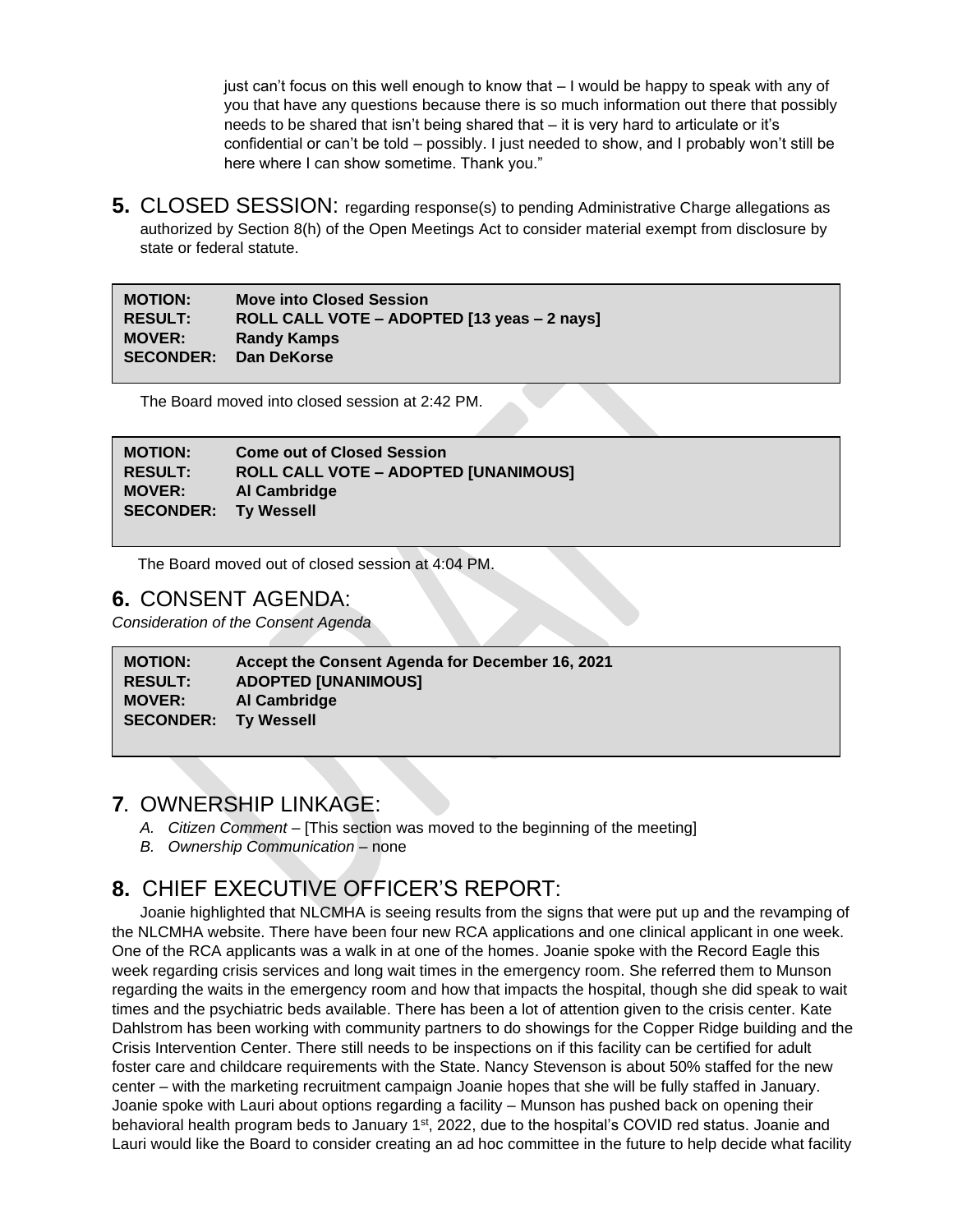to use at the Crisis Center. Randy continued that we should be looking for every revenue source we can hope to achieve, be that health insurance companies, ASOs, etc. Earlier this week Joanie, Nancy, and Terry Kelty from Munson met with Blue Cross Blue Shield to complete an application to be an outpatient psychiatric facility for them. They would like NLCMHA to provide intensive mobilization services to their population. The conversations will continue with Lauri and the Accounting Staff as well.

Randy would also like to see an expansion into the mild to moderate population in any way possible as well. Mary would like the Board to develop a Strategic Plan and have a more thorough Annual Assessment moving forward, especially in looking at community stakeholders, partners, etc. and where they would like to see the organization go. Randy noted that Governance Style Policy 3.2.11.5 includes a section that states the Board may also periodically engage an independent consultant and based upon the evaluation results, the Board may develop a Governance Improvement Plan. He thinks that it would be a beneficial thing to do in the near future. With support from the Board, Randy would like to begin this process. The Board agreed.

Ty wanted to thank Joanie for coming out to Leelanau to meet with him, The Leelanau Court Administrator, Judge, and The Board Chair to discuss the needs of Leelanau County.

Mary asked if there was anything in writing explaining why NLCMHA did not receive the SAMHSA Grant to support the Community Crisis Center. There has not been anything in writing or otherwise stated giving a reason yet, though Joanie noted that we will be notified when the scorecards are ready.

# **9.** NORTHERN MICHIGAN REGIONAL ENTITY REPORT:

No comments.

### **10.** ASSURANCE OF ORGANIZATIONAL PERFORMANCE:

*A. Receipt of CEO Response to Monitoring Report –2.0 Global Executive Limitations (Internal Inspection)*

| <b>MOTION:</b>              | The Board finds the organization 100% in compliance with Policy 2.0 Global<br><b>Executive Limitations (Internal Inspection)</b> |
|-----------------------------|----------------------------------------------------------------------------------------------------------------------------------|
| <b>RESULT:</b>              | <b>ADOPTED [UNANIMOUS]</b>                                                                                                       |
| <b>MOVER:</b>               | <b>Rose Denny</b>                                                                                                                |
| <b>SECONDER: Ty Wessell</b> |                                                                                                                                  |

*B. New Operational Worries – Ty mentioned that last week during Joanie's visit to Leelanau County, she reminded them that their Board had not acted on a resolution. Joanie noted that Wexford and Roscommon have approved, Grand Traverse will have it on the agenda in early January, Leelanau will have it on their next meeting, Missaukee has not done it, though Joanie will be reaching out.*

*There was a resolution brought up at the last meeting that the Board did not want to take action on until Randy was in attendance. The resolution stated that NLCMHA had received an ethics complaint filed against a member of the Board and that it had been reviewed by the Board Chair, Vice Chair, and the NLCMHA Interim CEO. The matter has been addressed and settled per Section 3.3.7 of the NLCMHA Governance Policies. Be it resolved, The Board sincerely apologizes for what transpired and wants to ensure that all employees have their full support. The Board recommits itself to its responsibilities and principles as outlined by The Governance Policies with emphasis to the roles outlined in Section 3: Governance Process/Ownership Linkage and Section 4: Board/CEO Linkage.*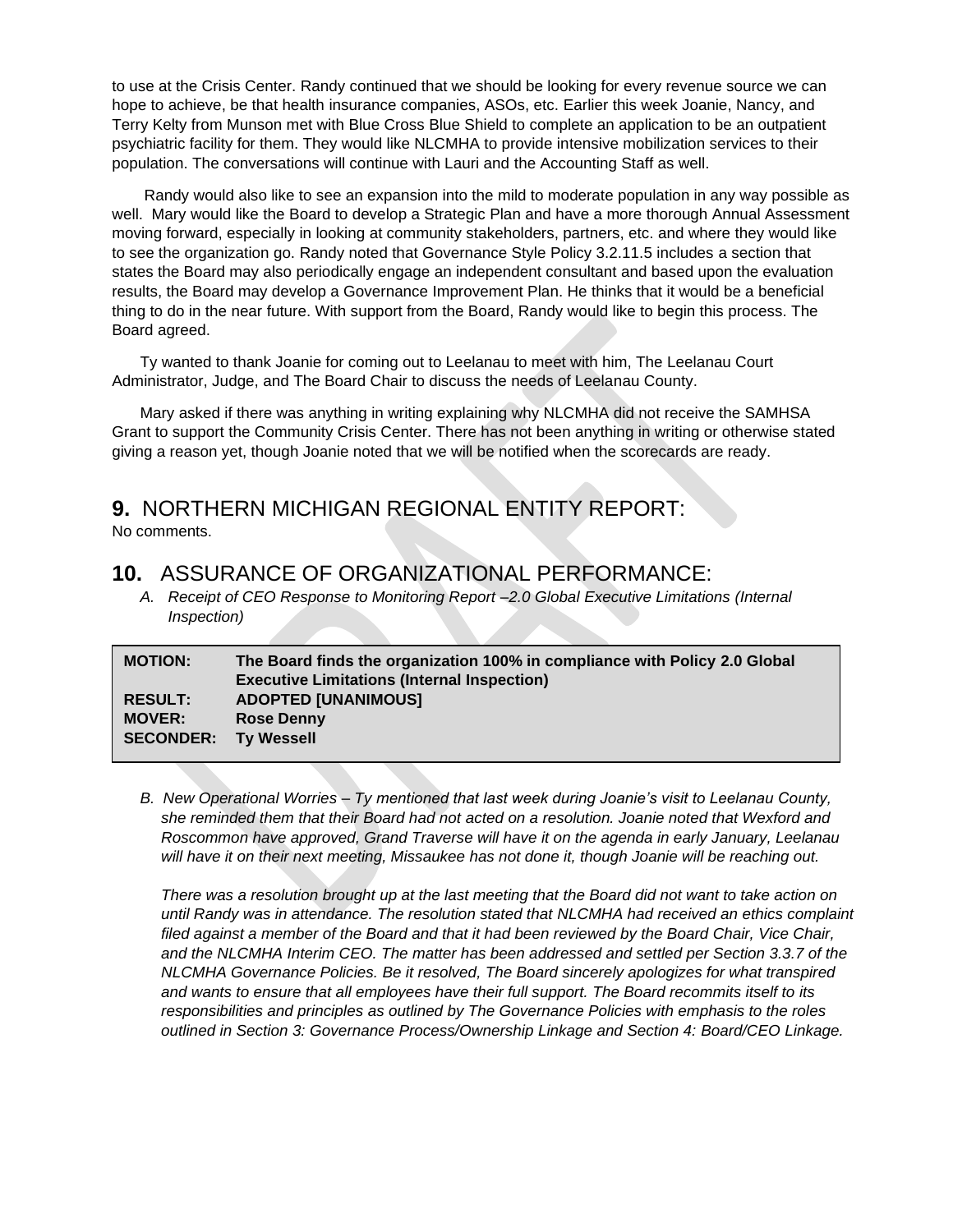#### **MOTION: To Resolve the ethics complaint made to NLCMHA regarding a Board Member RESULT: ADOPTED [UNANIMOUS] MOVER: Randy Kamps SECONDER: Justin Reed**

*Randy asked if there was any further discussion. Dan said that it is difficult for him to apologize, not knowing what was done wrong, as he would not know how to best correct himself. Randy explained that a NLCMHA staff member was disparaged by a Board Member which caused emotional harm to the individual. Ty also mentioned that he too was uncomfortable apologizing without knowing specifically what was done. Barb asked if the person in question apologized – they had. She said, with that in mind that she felt that a resolution wasn't necessary, just a reminder to read the policies. Penny said that everyone has said something in the past that they didn't necessarily mean, but that this case doesn't seem like it would warrant this level of ethics complaint and wondered if it should require this level of motion. Randy explained that he is following policy and thought that a motion as a whole Board would be necessary because the affected staff member asked if "the whole Board felt this way?" Randy wanted to make the motion as a Board to show that they do not feel this way and apologize for the comment made. Al said that he was not sure what he should be feeling, and Dan mentioned that he is in agreement with the policy but does not know what was said. Since Randy was unsure if he could disclose what the actual complaint made was, he said he will have to look into it. Mary told the Board that she was the person who made the comment. She explained that a few meetings ago Mary and Al were discussing the clear and concise nature of one of the presenters. During this talk one of the microphones were left on and Mary also said that she agreed that the presentation was concise, unlike on of the other presenters. Since the mic was on, those listening virtually were able to hear the comment, though Mary said that even if it was not heard by others, it was still inappropriate. Barb asked if this topic could be tabled for another month.*

**MOTION: To table The Board ethics resolution until the January Board Meeting RESULT: MOTION DEFEATED MOVER: Barb Selesky SECONDER: Sherry Powers**

*Randy referred to the previous motion to resolve the ethics complaint made to NLCMHA regarding a Board Member*

*C. December Monitoring Assignment* 2.6 Community Resources (Internal Inspection), 2.10 Administrative Cost (Internal Inspection) Please complete and turn in.

## **11.** BOARD MEANS SELF-ASSESSMENT

- *A. Receipt of CEO Response to Monitoring Report – None.*
- *B. Receipt CEO Response to Monitoring Report –3.2 Governance Style (Direct Inspection)*

| <b>MOTION:</b>              | The Board finds the organization 100% in compliance with Policy 3.2 |
|-----------------------------|---------------------------------------------------------------------|
|                             | <b>Governance Style (Direct Inspection)</b>                         |
| <b>RESULT:</b>              | <b>ADOPTED [UNANIMOUS]</b>                                          |
| <b>MOVER:</b>               | <b>Rose Denny</b>                                                   |
| <b>SECONDER: Ty Wessell</b> |                                                                     |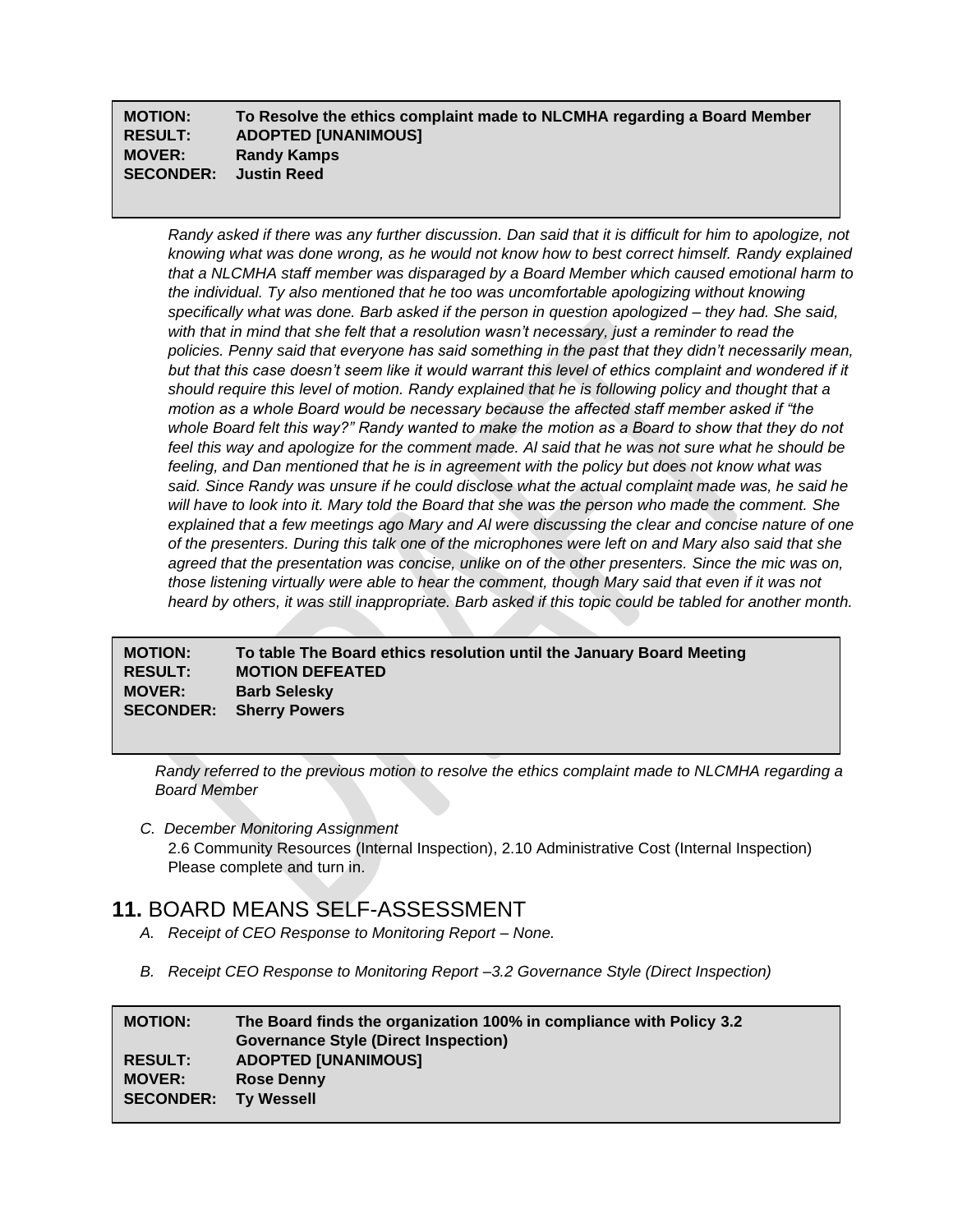*C. Receipt of CEO Response to Monitoring Report –3.4 Annual Workplan (Direct Inspection)*

| <b>MOTION:</b>   | The Board finds the organization 100% in compliance with Policy 3.4 Annual<br><b>Workplan (Direct Inspection)</b> |
|------------------|-------------------------------------------------------------------------------------------------------------------|
| <b>RESULT:</b>   | <b>ADOPTED [UNANIMOUS]</b>                                                                                        |
| <b>MOVER:</b>    | <b>Ty Wessell</b>                                                                                                 |
| <b>SECONDER:</b> | <b>Rose Denny</b>                                                                                                 |

*D. December Monitoring Assignment* 3.1 Board Job Description (Direct Inspection) Please complete and turn in.

# **12.** GOVERNANCE POLICIES DISCUSSION AND ASSESSMENT:

- *A. Ends –* None.
- *B. Executive Limitations –* None.
- *C. Governance Process/Ownership Linkages*

RRAC Minutes – December 7, 2021 – *Review and Approve*

| <b>MOTION:</b>   | Approve RRAC Minutes – December 7, 2021 |
|------------------|-----------------------------------------|
| <b>RESULT:</b>   | <b>ADOPTED [UNANIMOUS]</b>              |
| <b>MOVER:</b>    | <b>Ty Wessell</b>                       |
| <b>SECONDER:</b> | <b>Rose Denny</b>                       |

Appoint Recipient Rights Advisory Committee Member(s)

#### **MOTION: Appoint Nina Zamora and Marleen Cassady to the Recipient Rights Advisory Committee RESULT: ADOPTED [UNANIMOUS] MOVER: Barb Selesky SECONDER: Ty Wessell**

Scheduling of 2<sup>nd</sup> interviews for CEO *Randy asked that the CEO Search Committee identify two candidates for CEO that they have selected to bring forward to The Board.*

| <b>MOTION:</b>                  | To bring forward Joanie Blamer and David Pankotai for the Board to Consider<br>for CEO |
|---------------------------------|----------------------------------------------------------------------------------------|
| <b>RESULT:</b><br><b>MOVER:</b> | <b>ADOPTED [UNANIMOUS]</b><br><b>Mary Marois</b><br>SECONDER: Al Cambridge             |

*The Board agreed that a Special Board Meeting will be held on January 10, 2022 at 10:00 AM to interview CEO Candidates and decide on the next CEO of Northern Lakes Community Mental Health Authority. Mary asked if Board Members will be able to participate in the meeting, Randy didn't see a reason why not, but he is unsure if those not attending in person will be able to vote because of the possible changing rules to the Open Meetings Act during COVID.*

*D. Board/CEO Linkage - None.*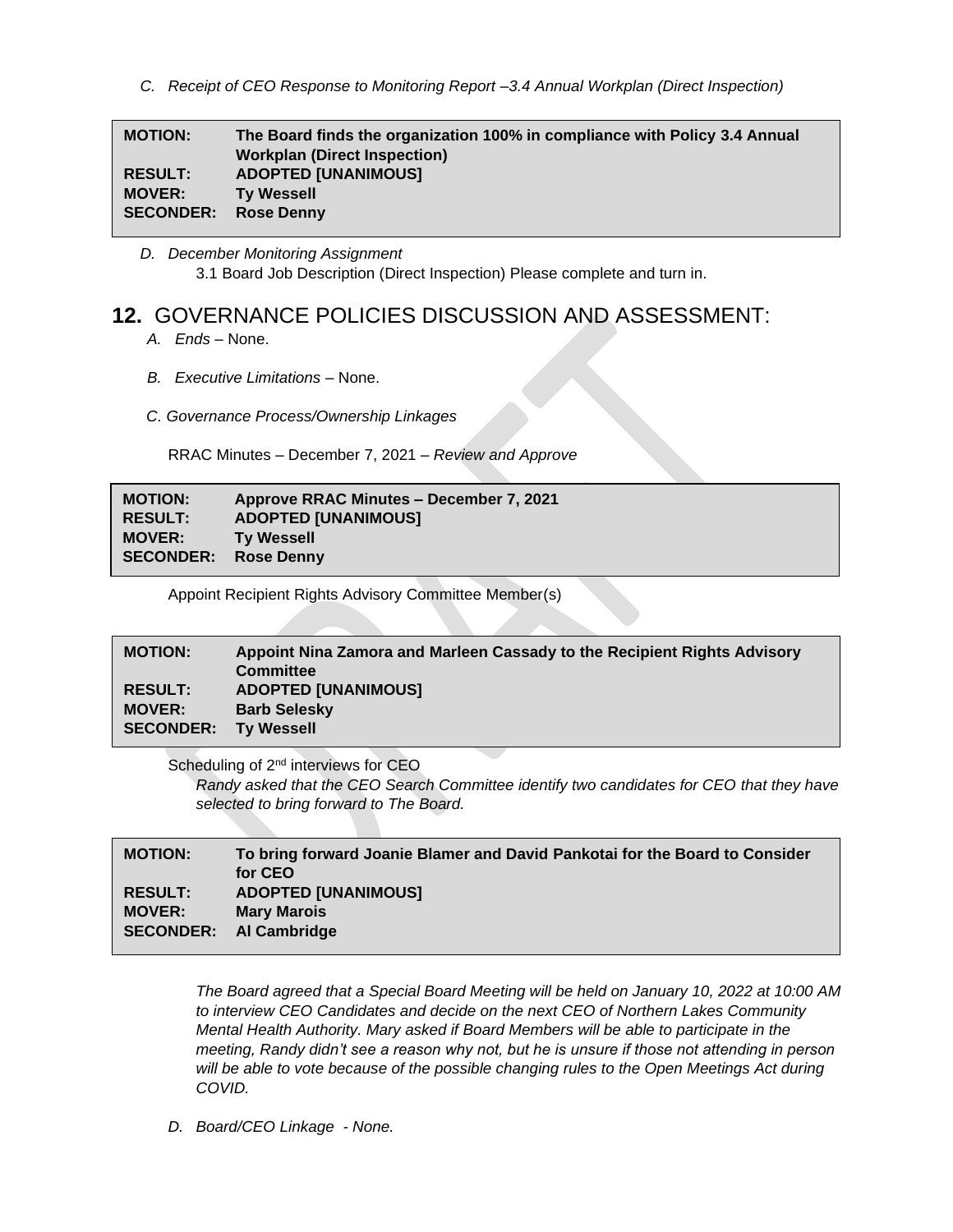# **13.** OWNERSHIP LINKAGE:

#### a. Citizen Comment

- i. Kristen Kenny "Members of The Board, thank you. My name is Kristen Kenny, and I am speaking today to express my support for Joanie Blamer as CEO of Northern Lakes. My relationship with Joanie began over three years ago when she reached out to me recognizing my work as a community advocate. Recently I talked with her again at Club Cadillac where I am a member of the Advisory Board. It was in that capacity that she and I worked on a project together at a very critical moment of Club Cadillac's situation. Since that time, Joanie has been extremely supportive and encouraging of my attempts to develop a local NAMI group here in Cadillac, including advising me on a presentation to develop and present at the NAMI Grand Traverse meetings and has offered to do them for any group that I might bring together here as well. I've always found Joanie to be honest, insightful, and exceptionally professional. She challenges me and it is rewarding. As a result of my experience, it is without hesitation that I offer my honest recommendation of Joanie Blamer to this Board for the position of Chief Executive Officer for Northern Lakes Community Mental Health. I hope you find my opinions valuable, and I wanted to thank you for this opportunity to speak."
- ii. Matt Leiter "I didn't want to raise my hand earlier, but we did discuss with the partial Board a couple weeks ago – it should be in the minutes, that it would be recommended that the Executive Team have a chance to meet the final two candidates. I have received comments from some of our leadership team and I have to strongly recommend that that would be a great idea. There was some discussion in the last meeting that should be at Executive Team level or beyond, we have 35 leaders and counting at the organization. I would recommend to you that the Executive Team would be plenty as the top ten leaders of the organization and it would be greatly valued. Thank you."

## **14.** ANNOUNCEMENTS/BOARD MEMBER REPORTS:

Penny wanted to mention of an item that came up on the Grand Traverse Board of Commissioners meeting the other day. What was approved was not the purchase of an armored vehicle, they approved a budget, but did not remove the line item from the budget. Penny mentioned that it could be used for an additional patrol officer. There were a lot of comments from the public that the funds should be used for mental health services in the jail. She wanted to make it clear that it is not an "either or" situation. It is an ongoing process and is a separate issue from the purchase of an armored vehicle to protect police officers from active shooters. She said that there will be discussion with the public on this decision.

Randy shared that the Board Association has been focusing on maintaining public delivery of mental health and substance use disorder services. The bills were not advanced, but there will likely be a bill following this one and so on. The Association is very grateful to the CMHs and PIHPs who helped fund the advocacy campaign to ensure that the bills remain in the public sectors. Randy also sincerely thanked the members of the Search Committee for their herculean efforts in bringing forth two very qualified candidates for the CEO position.

#### **15.** January 20, 2021 AGENDA PLANNING: Board By-Laws

**16.** MEETING EVALUATION:

Comments – none.

**17.** ADJOURNMENT:

The meeting adjourned at 4:55 PM